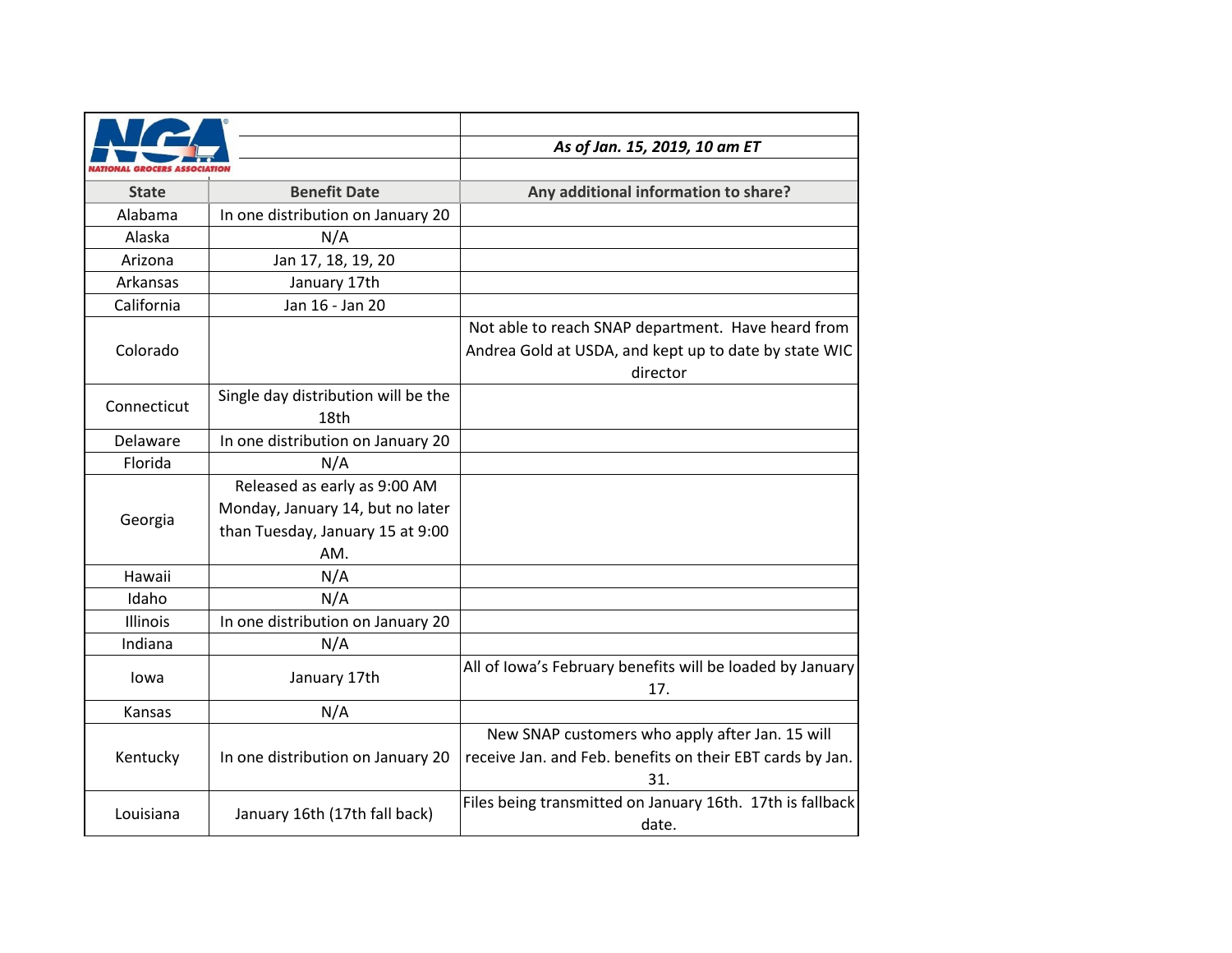| Maine             | In one distribution on January 20 | Anticipated issue date: January 17th.<br>Awaiting formal<br>press release for confirmation.                                                                                                                                   |
|-------------------|-----------------------------------|-------------------------------------------------------------------------------------------------------------------------------------------------------------------------------------------------------------------------------|
| Maryland          | N/A                               |                                                                                                                                                                                                                               |
| Massachusetts     | January 17th                      |                                                                                                                                                                                                                               |
| Michigan          | N/A                               |                                                                                                                                                                                                                               |
| Minnesota         | 19-Jan                            |                                                                                                                                                                                                                               |
| Mississippi       | 17-Jan                            | State changed from 1/20 to 1/17                                                                                                                                                                                               |
| Missouri          | Jan 20th                          |                                                                                                                                                                                                                               |
| Montana           | N/A                               |                                                                                                                                                                                                                               |
| Nebraska          | In one distribution on January 20 | Distribution is scheduled to take place on January 18 -<br>barring any unforeseen changes. If there are changes<br>the NE Dept. of Health will contact NGIA with that<br>update                                               |
| Nevada            | N/A                               |                                                                                                                                                                                                                               |
| New Hampshire     | In one distribution on January 20 | They would like to distribute all benefits as late as<br>possible (Jan 20), however, if they feel there is any<br>problem, they stagger close to that date. We will be<br>distributing state approved posters for all stores. |
| New Jersey        | In one distribution Jan 17        | There are not notifying recipients or stores directly but<br>relying on social media, local agencies, advocates and<br>NJFC to spread the word.                                                                               |
| <b>New Mexico</b> | N/A                               |                                                                                                                                                                                                                               |
| New York          | In one distribution on January 20 | Recerts completed by 1/18 will have SNAP benefits<br>issues by 1/20                                                                                                                                                           |
| North Carolina    | In one distribution on January 20 | This has not been made official yet, but it's likely the<br>route that NC is going.                                                                                                                                           |
| North Dakota      | January 15 and 16                 |                                                                                                                                                                                                                               |
| Ohio              | January 16th                      |                                                                                                                                                                                                                               |
| Oklahoma          | In one distribution on January 20 |                                                                                                                                                                                                                               |
| Oregon            | N/A                               |                                                                                                                                                                                                                               |